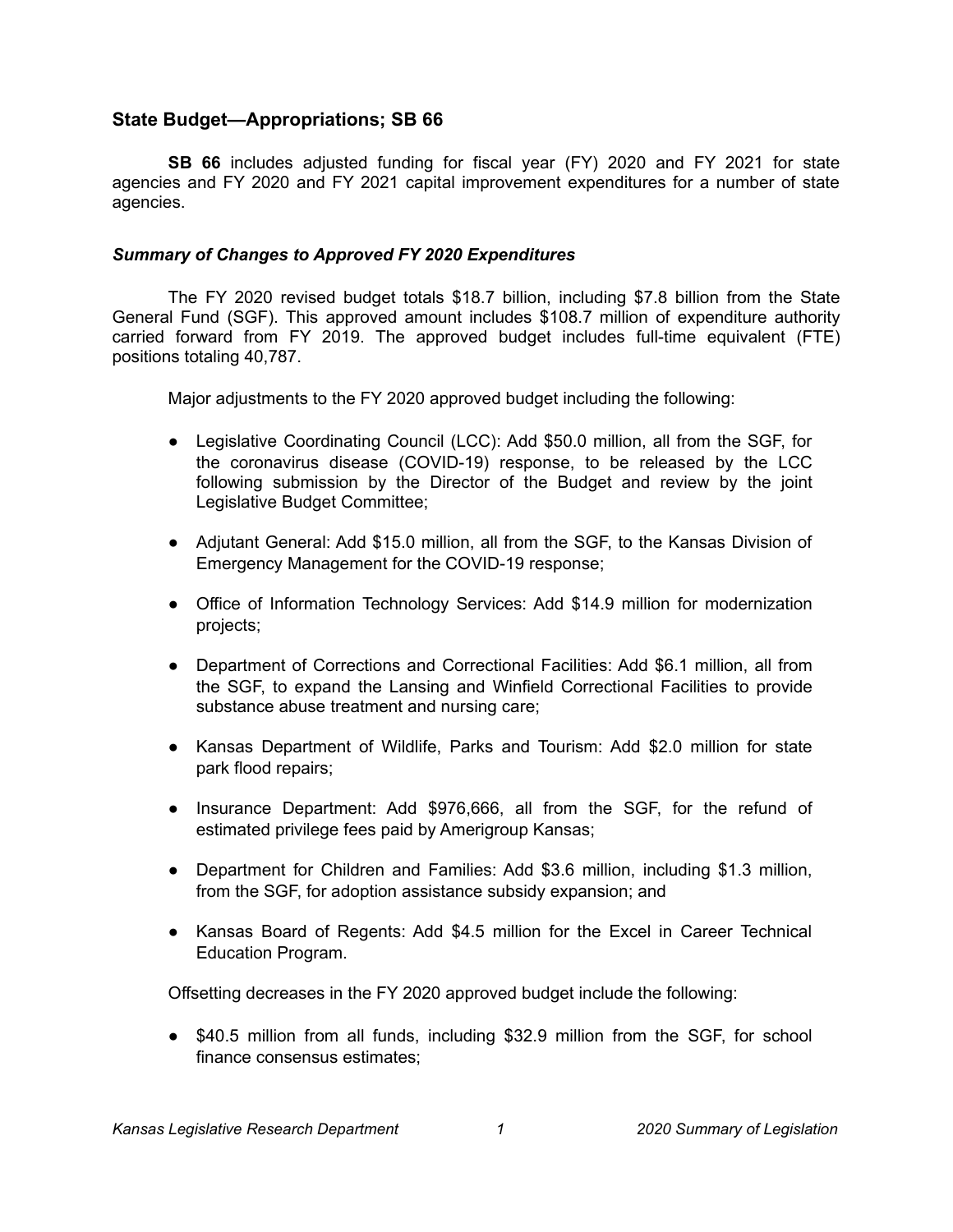- \$10.7 million, all from the SGF, for Medicaid non-caseload home and community based services waiver expenditures and \$15.3 million, all from the SGF, for human services consensus caseload estimates;
- \$9.8 million, all from the SGF, to lapse appropriations for the Department of Corrections from the State Finance Council, which were not approved for release;
- \$6.3 million, all from the SGF, for inmate outsourcing; and
- \$42.3 million from the Evidence-based Juvenile Programs Fund in the Department of Corrections.

Language adjustments in the FY 2020 approved budget include the following:

- Department of Commerce: Add language to extend the sunset on the Sales Tax Revenue (STAR) Bonds program through June 30, 2021;
- Department for Children and Families:
	- Add language to allow the Secretary for Children and Families to request a waiver from the U.S. Department of Agriculture for time-limited assistance provisions under food assistance provisions for able-bodied adults ages 18 through 49 without dependents in the household if the Secretary can establish insufficient jobs in an area using standards not less restrictive than standards in federal regulations in effect on January 1, 2020, in FY 2020; and
	- Add language to amend work participation requirements for Temporary Assistance for Needy Families cash assistance program to include inhome parenting skills training for a single parent with a child between three months and one year of age in FY 2020.

### *Summary of FY 2021 Approved Budget*

The FY 2021 approved budget totals \$19.9 billion, including \$8.0 billion from the SGF. The budget is an all funds increase of \$1.2 billion, or 6.4 percent, and a SGF increase of \$192.9 million, or 2.5 percent, above the FY 2020 approved budget. The approved budget includes FTE positions totaling 40,720.

Major adjustments to the FY 2021 approved budget above the FY 2020 approved budget including the following:

● Department of Education: Add \$135.8 million, including \$118.7 million from the SGF, for the State's new estimates of expenditures for state aid to K-12 schools, which is primarily due to the Base Aid for Student Excellence (BASE) increasing from \$4,436 to \$4,569;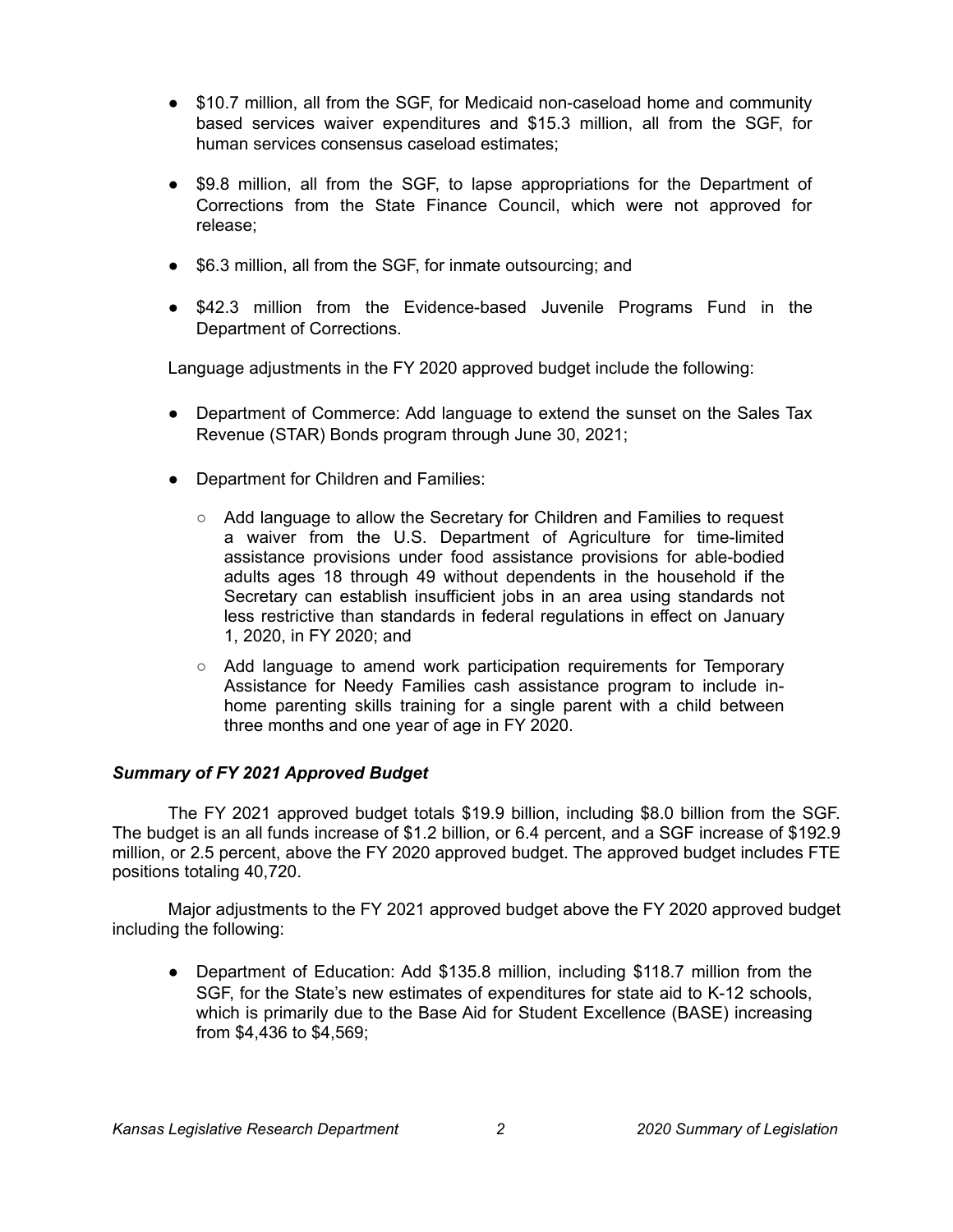- Kansas Department of Health and Environment (KDHE) Division of Health: Add \$1.0 billion, including \$58.1 million from the SGF, to:
	- Add \$562.5 million, including \$17.5 million from the SGF, for Medicaid expansion:
		- Add language prohibiting the expansion of the Kansas Medicaid program without the express consent of the Legislature; and
		- Add language transferring the \$17.5 million allocated for Medicaid expansion to the Coronavirus Prevention Fund of the State Finance Council if Medicaid expansion is not passed into law;
	- Add \$431.0 million, including \$37.2 million from the SGF, for Medicaid regular caseloads, including:
		- Adopt the fall FY 2019 Human Services Consensus Caseload estimates; and
		- Add \$3.0 million, including \$1.2 million from the SGF, to increase Medicaid dental reimbursement rates under KanCare;
	- $\circ$  Add \$2.0 million, all from the SGF, for primary health projects for community-based primary care grants;
	- Add \$2.0 million, all from the SGF, for the Infant and Toddler Program (tiny-k);
	- Add \$900,000, all from the SGF, to increase funds available to local health departments using the statutory formula distribution contained in KSA 65-242:
		- Add language to raise the minimum provided to each of the 100 local health departments under the statutory formula distribution contained in KSA 65-242 to \$12,000;
- Regents and Post-Secondary Education Institutions: An all funds reduction of \$16.3 million and a SGF increase of \$21.7 million including:
	- \$11.9 million for distribution to State universities:
	- \$8.5 million for Excel in Career Technical Education;
	- \$5.0 million, all from the SGF, for the Cancer Center Research Fund, for FY 2021;
	- \$2.5 million, all from the SGF, for the Comprehensive Grant program with language that the new funds require a 1:1 match; and
	- Add language to allow Wichita State University bonding authority of \$49.0 million to purchase The Flats and The Suites, privately owned student housing units, upon approval from the Board of Regents;
- Department of Corrections and Correctional Facilities: Add \$19.1 million, including \$15.9 million from the SGF: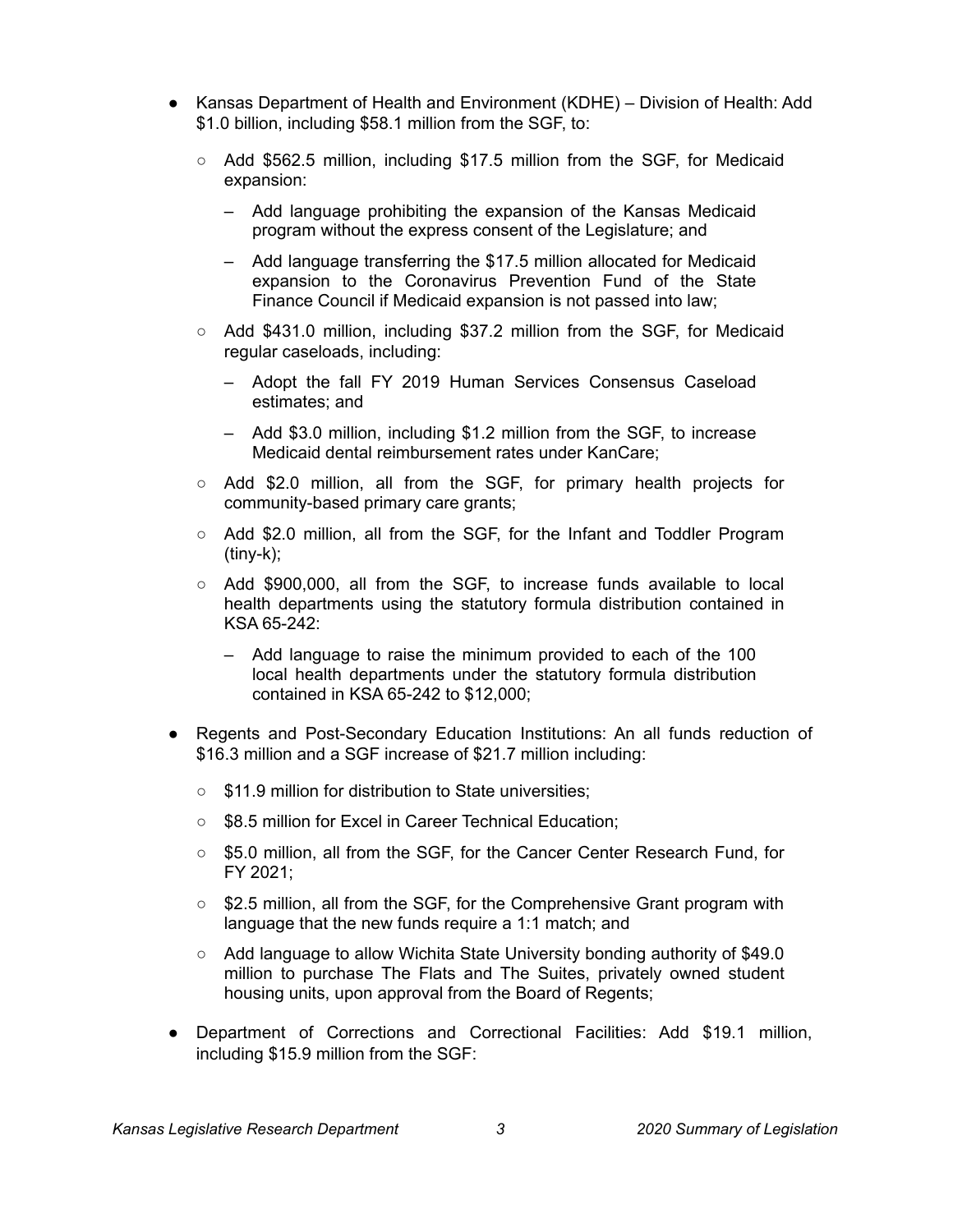- \$7.7 million, all from the SGF, to increase the number of correctional officers in Kansas correctional facilities and expand the Lansing and Winfield Correctional Facilities to provide substance abuse treatment and nursing care; and
- \$8.3 million, all from the SGF, for a full year lease payment on the Lansing Correctional Facility;
- Department for Children and Families: Add \$12.1 million, including \$13.7 million from the SGF, for enhancement initiatives in the Department for Children and Families and human services consensus caseload adjustments; including:
	- \$1.6 million, including \$484,529 from the SGF, for adoption assistance subsidy expansion;
	- $\circ$  \$13.7 million, including \$9.0 million from the SGF, to adopt the fall FY 2019 Human Services Consensus Caseload Estimates;
	- \$4.0 million, including \$2.0 million from the SGF, to develop a new Comprehensive Child Welfare System; and
	- \$7.5 million, including \$3.8 million from the SGF, to increase Family First prevention staff;
- Department for Aging and Disability Services: Add \$60.1 million, including \$34.8 million from the SGF, to:
	- $\circ$  Add \$5.6 million, including \$21.2 million from the SGF, for Human Services Consensus Caseloads Estimates expenditures, including:
		- Add \$41.0 million, including \$35.5 million from the SGF, for the fall 2019 Human Services Consensus Caseloads Estimate;
		- Delete \$42.0 million, including \$17.0 million from the SGF, to not rebase the reimbursement rate for Medicaid nursing facilities; and
		- Add \$6.6 million, including \$2.7 million from the SGF, to provide a 1.0 percent increase in the reimbursement rate for Medicaid nursing facilities;
	- $\circ$  Add \$22.1 million, including \$9.0 million from the SGF, to provide a 5.0 percent increase in the provider reimbursement rates for the Medicaid Home and Community Based Services Intellectual/Developmental Disability waiver;
	- Add \$6.4 million, including \$2.6 million from the SGF, for the Medicaid Home and Community Based Services Technology Assisted waiver. Add language directing this funding to be used to increase the provider reimbursement rates for the Specialized Medical Care (T1000) services code from the current rate of \$31.55 per hour to \$37.00 per hour for inhome Medicaid Care registered nurse/licensed practical nurse nursing services for this waiver;
	- $\circ$  Add \$5.0 million, all from the SGF, for regional mental health inpatient beds;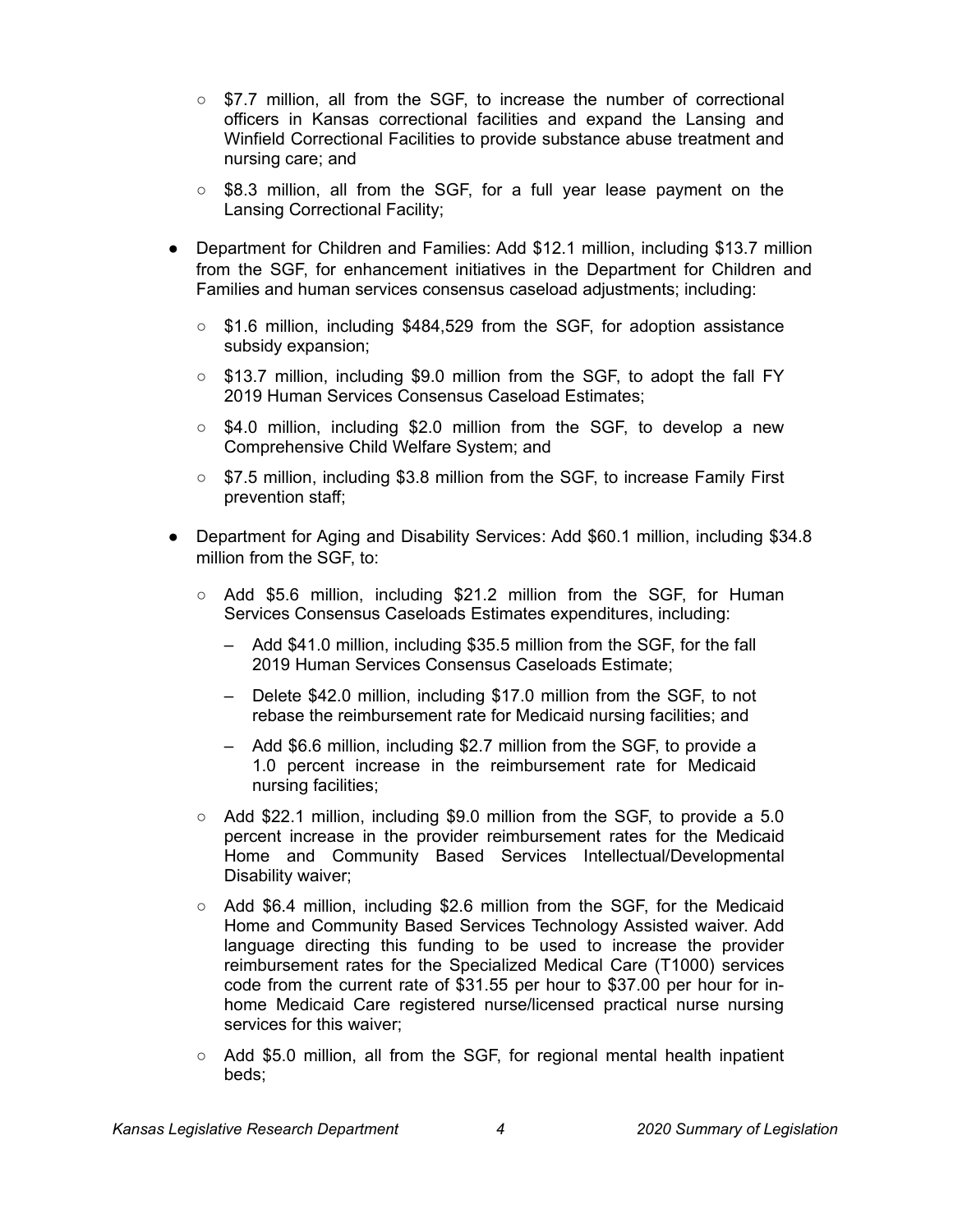- Add \$4.0 million, all from the SGF, for eight acute care psychiatric beds for youth in Hays;
- Add \$3.0 million, all from the SGF, for Senior Care Act services;
- $\circ$  Add \$2.0 million, all from the SGF, to increase grant funding for community mental health centers;
- Add \$1.0 million, all from the SGF, for a psychiatric residential treatment facility pilot program at Ember Hope in Newton;
- Add \$750,000, all from the SGF, for the Douglas County Community Crisis Center;
- Add \$5.3 million, all from the State Institutions Building Fund, to remodel the Biddle Building at Osawatomie State Hospital in preparation of the agency ending the moratorium on voluntary admissions and to certify additional beds for federal reimbursements; and
- $\circ$  Add \$2.7 million, all from the State Institutions Building Fund, for infrastructure costs and the continued support and maintenance for an electronic records and patient management system for the state hospitals;
- Kansas Department of Transportation: \$80.8 million, all from special revenue funds, for the 11th year of the Transportation Works for Kansas Program;
- Department of Agriculture and Kansas Water Office: Add \$2.4 million, mostly from the State Water Plan Fund, for a variety of water projects including costshare payments for conservation practices (\$250,000), streambank stabilization (\$250,000), watershed dams (\$200,000), Conservation Reserve Enhancement Program (\$297,699), water injection dredging (\$660,000), watershed conservation practices (\$300,000), and dewatering in Haysville (\$200,000); and
- Department of Administration: Add language capping municipal bond interest rates at the daily yield of the 10-year treasury bonds for FY 2021, plus 6.0 percent on bonds excluded from federal gross income and 7.0 percent on bonds included in federal gross income.

### *Revenue Adjustments – FY 2021*

- Kansas Water Office: Transfer \$2.0 million from the SGF to the State Water Plan Fund, bringing the total transfer amount to \$6.0 million;
- State Highway Fund: Delete \$98.1 million from the transfer from the State Highway Fund to the SGF, which reduces the transfer to \$133.7 million; and
- Extend ongoing SGF transfers:
	- Transfer \$16.2 million from the Economic Development Initiatives Fund to the SGF; and
	- Transfer \$2.8 million from the Expanded Lottery Act Revenues Fund to the SGF.